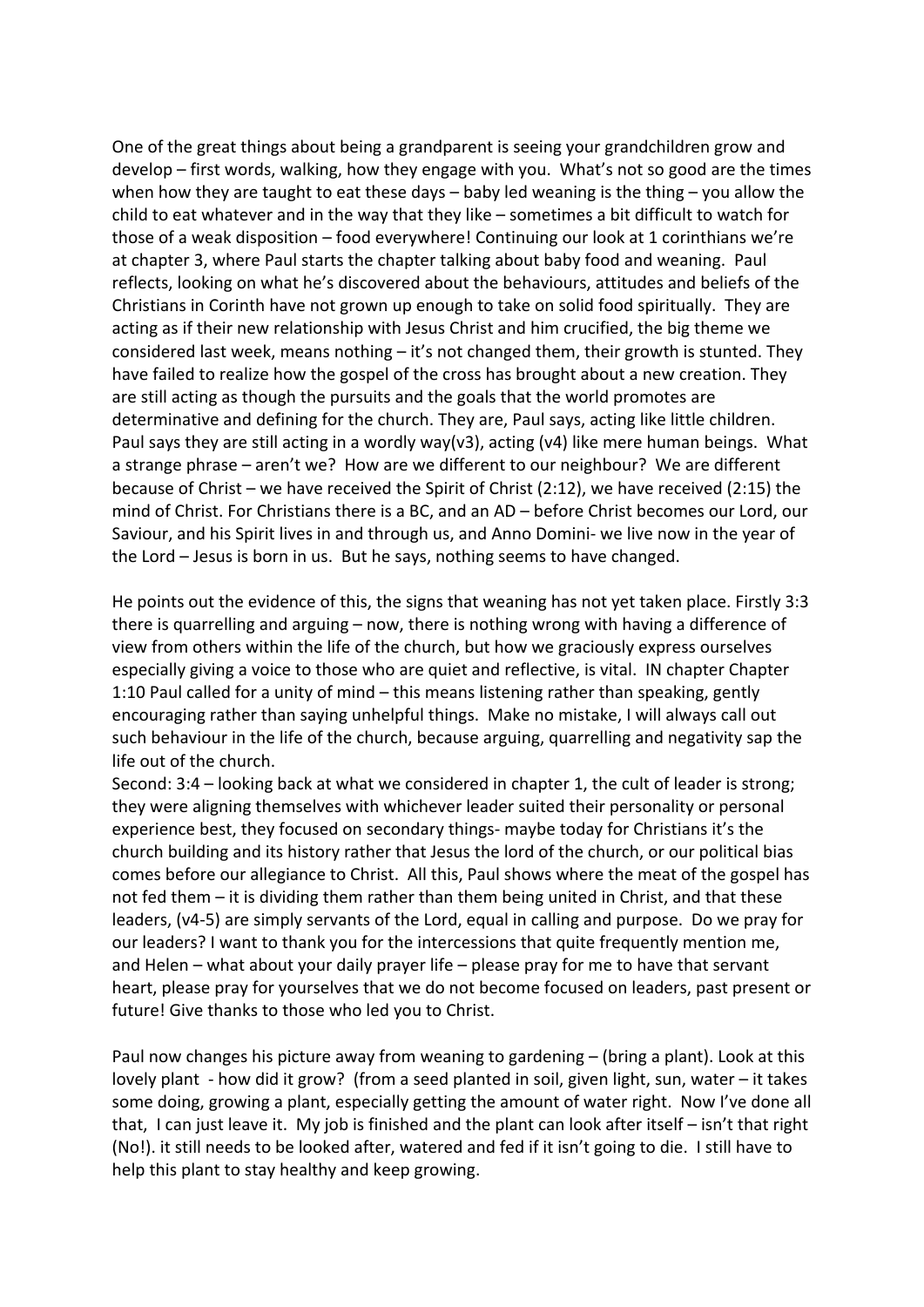V6-9 Paul, Apollos and any others have been responsible for different parts of the Corinthians' Christian story, (planted, past tense, watered, past tense) yet they are not competing, but working together. But it also needs acknowledging that in everything we do (V7) that it's all the work of God – God (present continuous) keeps on giving the growth – we are simply co-operating with him. This means each and every one of us need to take responsibility for our own Christian growth (thank Jean for bible notes!) – reading the bible, praying, taking part in worship, serving the lord in Church and in the community – but we also share a responsibility under God for each other. Homegroups, e.g. during lent are not just something else we do for the church, but an essential way of growing with others to spiritual maturity, the maturity the Corinthian Christians seemed to lack. Please think seriously about this, and take action!

V10-15 Paul changes the image for a third time – that of a building and its foundations. It's a bit of a mixed metaphor- firstly (v10-11) he talks about the foundations of the Christian life – essential for any building project. I love looking at building sites and seeing the digger digging down around where the walls will be, and then to see them being filled with concrete – suddenly you can see the outline of what is going to be. So too – the foundations need to be prepared and executed properly – and for the Christian, that can only be one thing – or rather one person – Jesus Christ (v11) and him crucified. Other foundations are not going to support the building – tradition, the church, family heritage, good works, other religions - all will fail in the end. Then the building begins to take shape – materials are chosen with care and plans are followed. We all know what happens when this goes wrong. One of the joys of living in a vicarage is that we have very little control over who come and does work. Last Christmas the diocese finally got round to sorting out some leaking taps upstairs, and a person we thought was a plumber came and completed the work, first by making large holes in a bedroom wall, and then proceeding to break several tiles when there were no replacements, covering this up by turning them upside down and hiding the new bits under the sink. Several weeks after he left I noticed that a picture in my study was going mouldy. To cut a long story short, there was water leaking from a pipe which the so-called plumber hadn't connected properly. It ended up with his firm having to do lots of redecoration upstairs and downstairs!

So build your Christian life properly, with the right materials. Build with what is good for your spiritual life – setting aside time on the first day of the week, the day of the resurrection to worship with other Christians where the bible is taught, where you received the life of Christ in bread and wine. Meet regularly with a spiritual accompanier who can help your prayer life. Look out for the good works God has prepared for you to walk in. Give generously of your time and money to further God's kingdom. V18 – some of this does not make sense in the eyes of the world; there are easier ways to life. Don't be deceived into taking short cuts.

So to conclude (v22)– Like the Corinthian Christians, Congregations can become divided and distracted by old allegiances to former leaders and to former ways of doing things, things that look wise in the eyes of society around us. We so easily think that those things need to define us. Churches too often adopt the world around us's claims about what ought to be valued and pursued as the centre of our identity: nationalism, power over others,